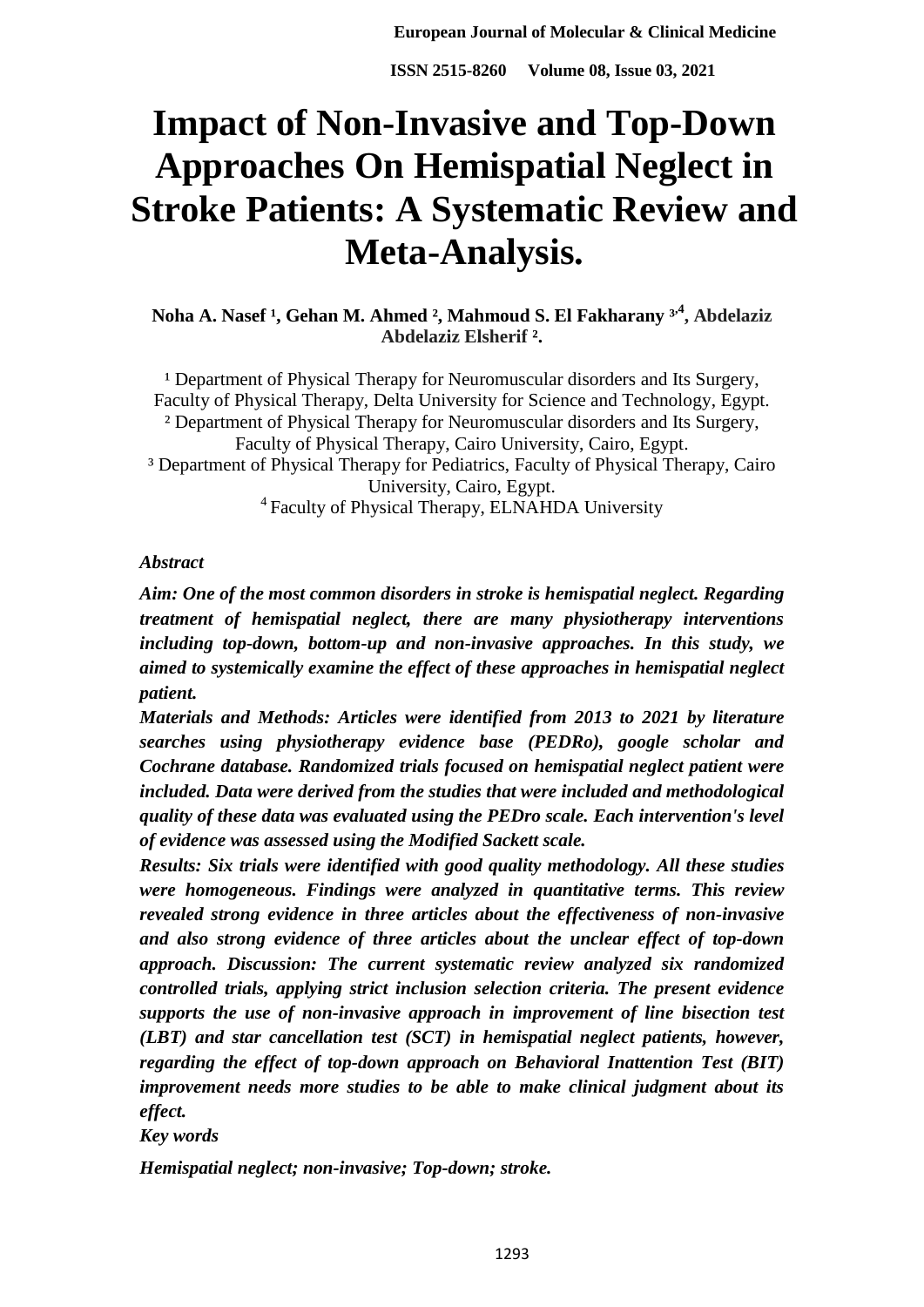**ISSN 2515-8260 Volume 08, Issue 03, 2021**

#### **Introduction**

Stroke is a disorder in which blood flow to the brain is restricted due to a blockage or rupture of a cerebral artery, resulting in brain cell death and paralysis on one side of the body. **[1]**. Stroke can cause impairments and disabilities that have a significant effect on a patient's ability to work. Unilateral neglect is one of the most common stroke-related disorders, which is also known as hemispatial neglect, spatial neglect, visuospatial neglect, visuospatial agnosia, and hemispatial agnosia **[2].** Hemispatial neglect refers to the failure to report, respond, or orient to meaningful stimuli applied to the side opposite a brain lesion. Patients with unilateral spatial neglect do poorly on activity daily living than patients without unilateral spatial neglect. at both admission and discharge, and they spend substantially more time in rehabilitation hospitals. The effects of unilateral spatial neglect on functional rehabilitation are detrimental, and unilateral spatial neglect rehabilitation techniques that can be used in clinical settings are required **[3].** There are a variety of techniques that can be used in stroke neurorehabilitation to aid and improve recovery. These strategies aim to enhance functional rehabilitation by promoting neuronal plasticity, relearning, and functional reorganization. Constraint-induced movement therapy, mental practice, mirror therapy, visual dysfunction therapies, and a moderately high dose of repetitive task practice have all been shown to be effective **[4].** There are also several rehabilitation methods have been developed to improve hemispatial neglect, which according to their theoretical basis can be classified into: (I) top-down approaches, (II) bottom-up approaches, (III) modulation of intracerebral inhibition processes; (IV) stimulation of arousal **[5].**

Top-down approach are focused on the patient's voluntary attempt to obey a therapist's orders. It involves of training the direction of gaze using cues on the left; this technique is still commonly used in rehabilitation units. Many systems have been created that involve differences in the nature of the stimuli, feedback or the duration, number and frequency of sessions **[5].** Repetitive transcranial magnetic stimulation (rTMS), transcranial direct current stimulation (tDCS) and continues theta burst (cTBS) are noninvasive brain stimulation techniques. Both approaches have been used to help patients with neglect syndromes improve their clinical symptoms. The use of tDCS and rTMS in unilateral neglect is attributed to the fact that they either encourage or suppress cortical excitability and thus neuronal processing within the stimulated brain areas for time periods that outlast the stimulus cycle is the reason for their use in neglect syndromes after brain injury **[6].**

The strength of evidence regarding the clinical effectiveness of top-down and non-invasive brain stimulation techniques in treatment of hemispatial neglect after stroke is not clear. This study systematically reviewed the best evidence on the effectiveness of using these interventions for patients with hemispatial neglect after stroke. This could help directing clinical decision making by the physical therapists whether to implement those applications or not.

## **Material and Methods**

#### **Search strategy**

This study was based on the recommendations of the statement on Preferred Reporting Items for Systemic Reviews and Meta-Analysis (PRISMA) **[7]**. Eligibility criteria were defined as follows: (a) Participants: hemispatial neglect after stroke patient, (b) Interventions: the study group received top-down, non-invasive approaches and traditional physiotherapy program, (c) Outcomes: Behavioral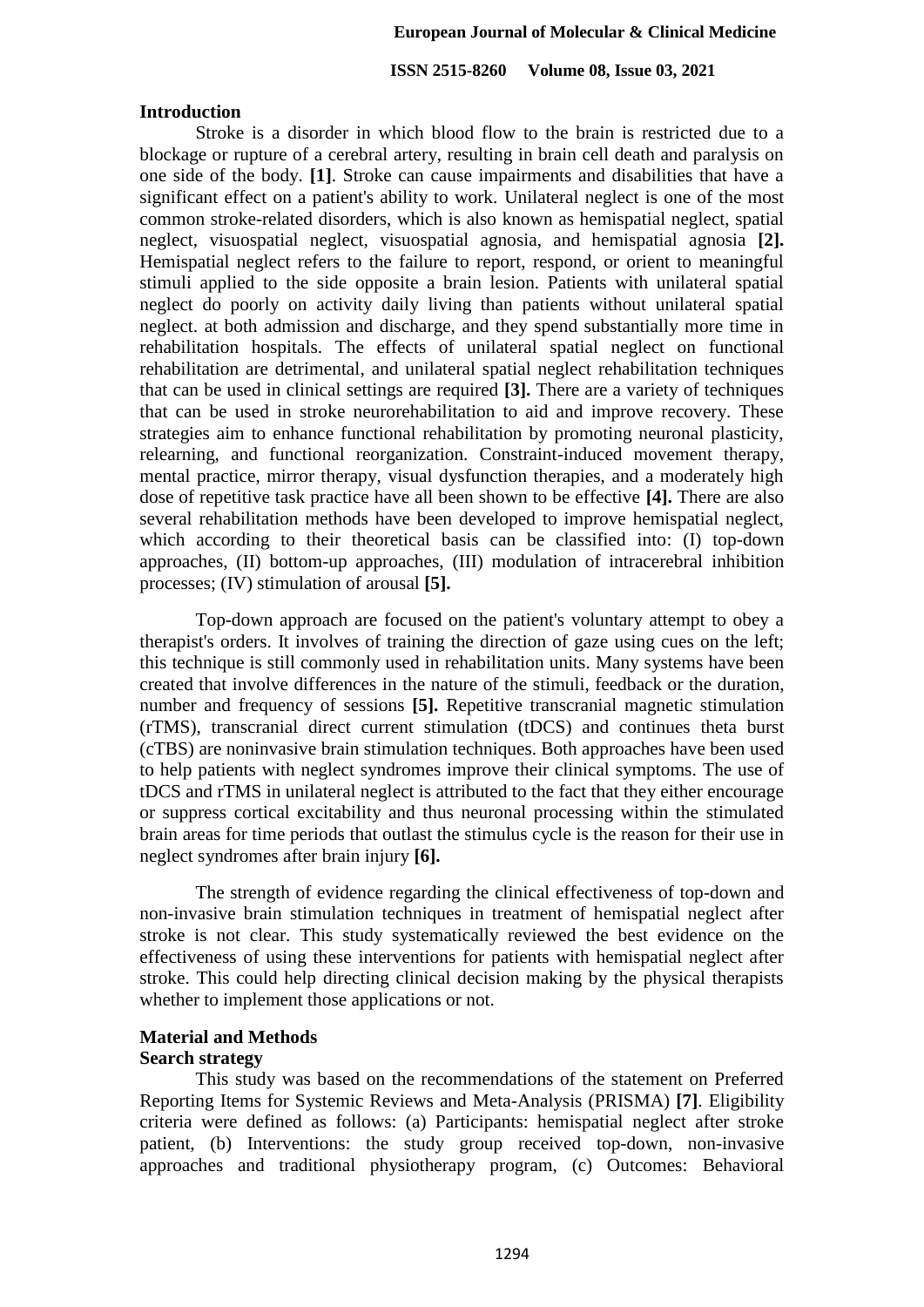Inattention Test, line bisection and Star Cancellation Test and (d) Study design: Randomized controlled trials (RCTs).

An electronic search was done from 2013 to 2021, in the Cochrane Central Register of Controlled Trials, PEDro, Google Scholar and PubMed databases using the following keywords: "Hemispatial neglect" and/or "Theta burst" or "Transcranial magnetic stimulation" or "Transcranial direct current stimulation" or "Sensory cueing" or "Feedback" or "Visual scanning". The search was limited to RCTs only which published from 2013 to 2021. Studies were excluded according to the following criteria: (a) Cross sectional, cohort, case control, case series, case studies and reviews, (b) Articles published in non- English language and/or (c) Published abstracts with no full-text articles available. Two authors independently evaluated each title and abstract identified in the search against the eligibility criteria. The full text was obtained for complete analysis.

#### **Data extraction**

Data extraction was done according to **Liberati A. et al. (2009) [8],** in which one reviewer extracted data from the included articles, and then second check was done by another reviewer. The data extraction form included authors and year of publication, the characteristics of the participant, measures of intervention, and outcomes

## **Quality assessment**

Two authors applied the PEDro scale **[9]** separately to determine the quality of the trials and the third author resolved any disagreements**.**

## **Data analysis**

The following classification was used for the quantitative quality rating: PEDro score < 4 indicated poor quality; 4-5 indicated fair quality; 6-8 for good quality and 9-10 indicated excellent quality. The modified Sackett scale **[10]** was used for assessing the level of evidence as follows:

• Level 1a (Strong) = Well-designed meta-analysis or 2 or more 'high' quality RCTs (PEDro Scale scores  $\geq$  6) that show similar findings.

• Level 1b (Moderate)= One RCT of 'high' quality (PEDro Scale score  $\geq 6$ ).

• Level 2a (Limited) = At least one 'fair' quality RCT (PEDro Scale score= 4-5).

• Level 2b (Limited)= At least one well-designed nonexperimental study: non-RCT; quasi-experimental studies; cohort studies with multiple baselines; single- subject series with multiple baselines.

• Level 3 (Consensus)= Agreement by an expert panel, a group of professionals in the field or a number of pre-post design studies with similar results.

• Level 4 (Conflicting) = Conflicting evidence of two or more equally designed studies.

• Level 5 (No evidence) = No well-designed studies: "Poor" quality RCTs with PEDro scores ≤ 3; only case studies/case descriptions or cohort studies/single subject series with no multiple baselines.

## **Results**

#### **Search results**

The search identified 203 trials from 2013 until 2021. After screening titles and abstracts, removing duplicates, articles not in English language and not randomized control trials, six studies (Bang et al. (2015), Yang et al. (2015), Seniów et al. (2016), Yang et al. (2017), Vatanparasti et al. (2019) and Rossit et al. (2019)) **[11-16]** were included in this review. Search result presented according to the flow chart (figure 1).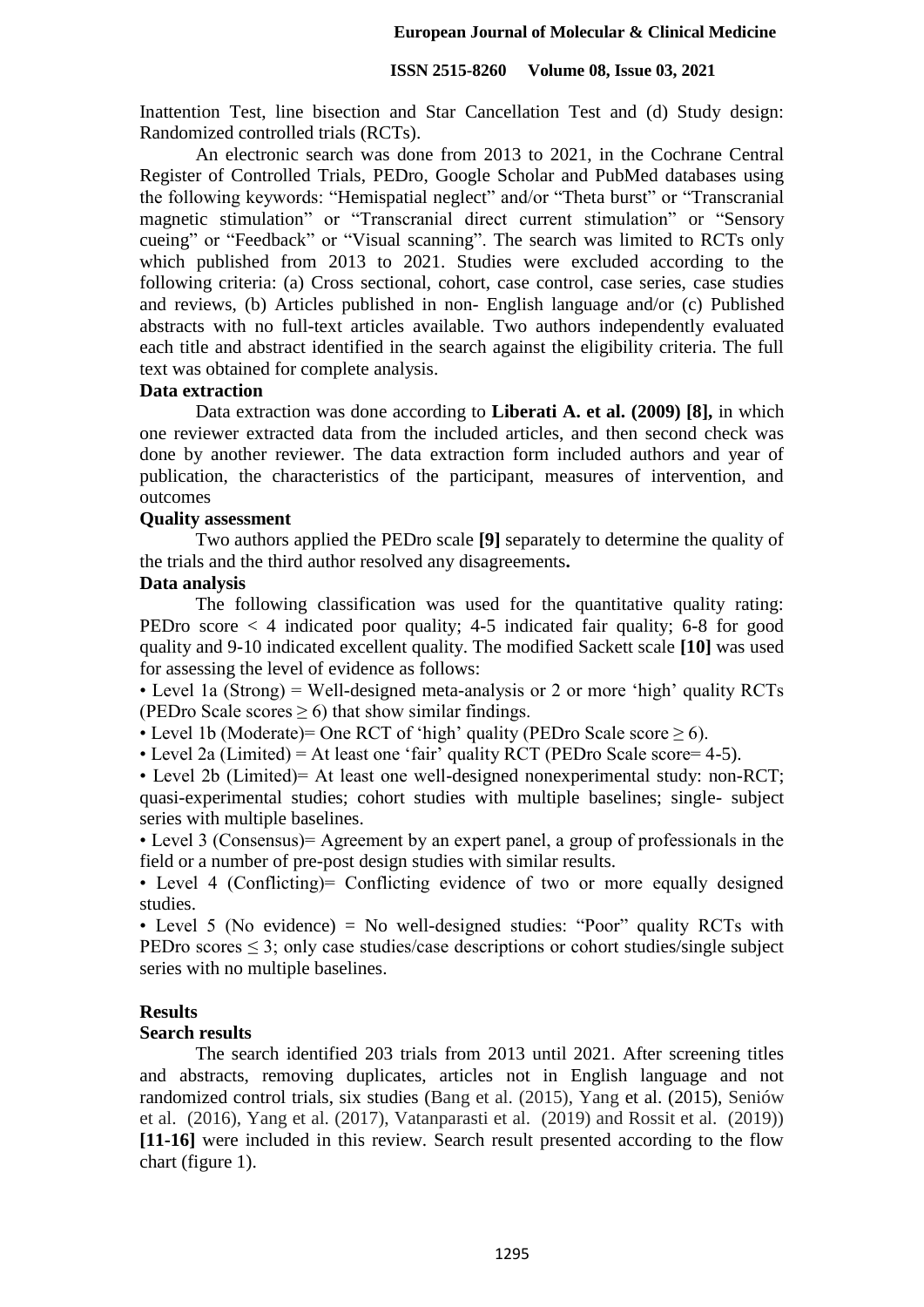**ISSN 2515-8260 Volume 08, Issue 03, 2021**



Figure 1: the PRISMA flow chart of the reviewed studies.

## **Characteristics of the included studies**

All included studies are RCTs. The summary of the included studies is presented in Table 1. The clinical homogeneity between some of the included trials allowed the quantitative analysis of their data**.**

|        | Bang et<br>al.,<br>(2015) | Yang et<br>al., $(2015)$ | Yang et<br>al., $(2015)$ | Yang et<br>al., $(2015)$ | Seniów et<br>(2016)<br>al., | Yang et<br>al.,<br>(2017) | Vatanpara<br>sti et al.,<br>(2019) | Rossit et<br>al., $(2019)$ |
|--------|---------------------------|--------------------------|--------------------------|--------------------------|-----------------------------|---------------------------|------------------------------------|----------------------------|
| Study  | <b>RCT</b>                | <b>RCT</b>               | <b>RCT</b>               | <b>RCT</b>               | <b>RCT</b>                  | <b>RCT</b>                | <b>RCT</b>                         | <b>RCT</b>                 |
| design | Level II                  | Level II                 | Level II                 | Level II                 | Level II                    | Level II                  | Level II                           | Level II                   |

**Table 1.** Summary of the reviewed studies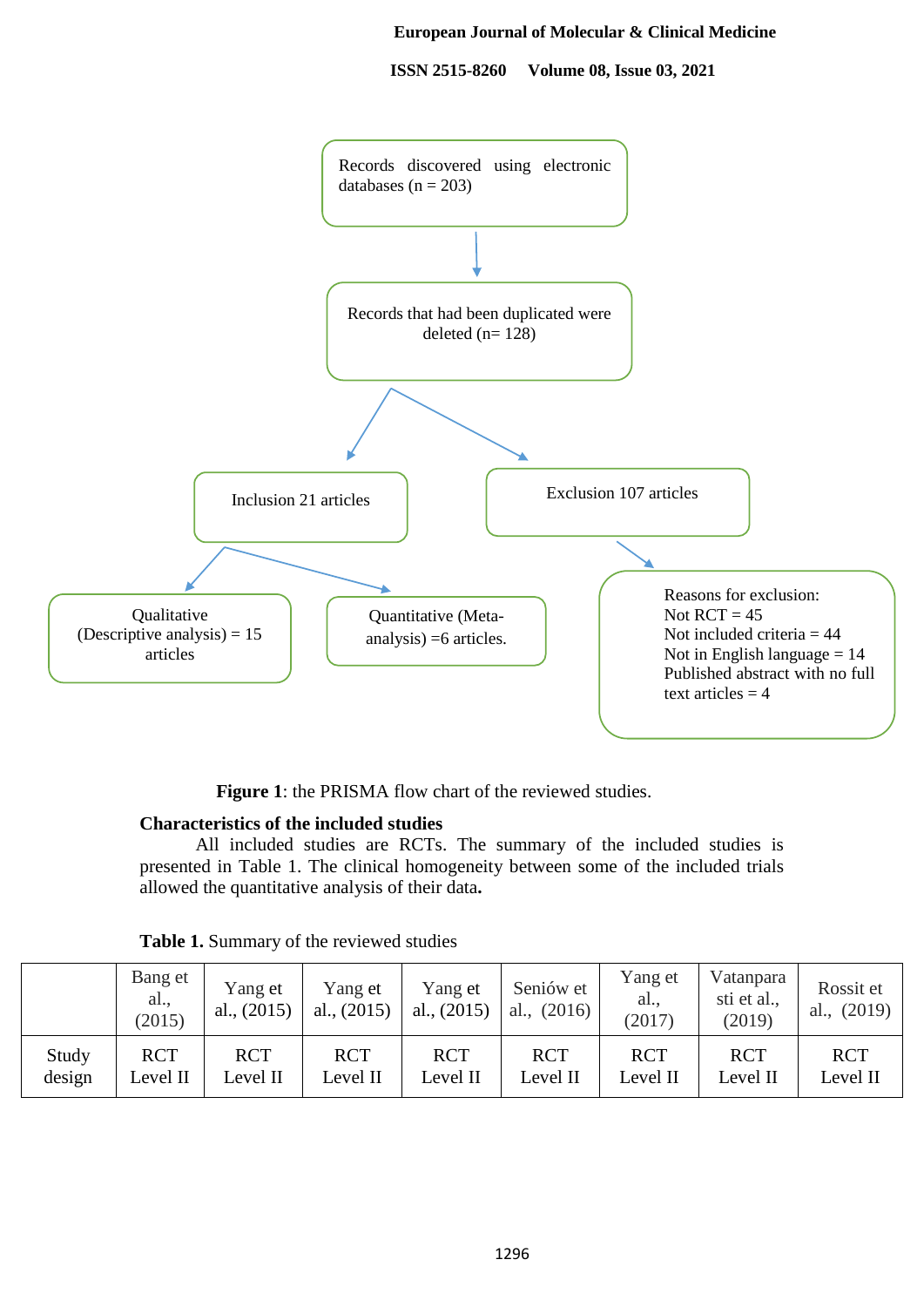| <b>ISSN 2515-8260</b> | <b>Volume 08, Issue 03, 2021</b> |
|-----------------------|----------------------------------|
|-----------------------|----------------------------------|

| Participan<br>ts              | <b>Stroke</b><br>patient<br>with<br>Visuospa<br>tial<br>neglect        | <b>Stroke</b><br>patient<br>with<br>unilateral<br>spatial<br>neglect   | <b>Stroke</b><br>patient<br>with<br>unilateral<br>spatial<br>neglect   | <b>Stroke</b><br>patient<br>with<br>unilateral<br>spatial<br>neglect   | <b>Stroke</b><br>patient<br>with<br>hemispatia<br>l neglect            | <b>Stroke</b><br>patient<br>with<br>unilateral<br>spatial<br>neglect   | <b>Stroke</b><br>patient<br>with<br>hemispatia<br>l neglect                                       | <b>Stroke</b><br>patient with<br>hemispatial<br>neglect             |
|-------------------------------|------------------------------------------------------------------------|------------------------------------------------------------------------|------------------------------------------------------------------------|------------------------------------------------------------------------|------------------------------------------------------------------------|------------------------------------------------------------------------|---------------------------------------------------------------------------------------------------|---------------------------------------------------------------------|
| NO. of<br>participan<br>ts    | Control<br>$= 6$<br>$Study =$<br>6                                     | $Control =$<br>10<br>Study $=9$                                        | $Control =$<br>10<br>$Study = 10$                                      | $Control =$<br>10<br>Study = $9$                                       | $Control =$<br>14<br>$Study = 15$                                      | $Control =$<br>20<br>$Study = 20$                                      | $Control =$<br>$Study = 7$                                                                        | Control = $9$<br>Study = $9$                                        |
| Interventi<br>on<br>(study)   | tDCS<br>and<br>feedback<br>training                                    | rTMS 1<br>HZ                                                           | rTMS 10<br>HZ                                                          | Continuou<br>s TBS                                                     | Visual<br>scanning<br>training                                         | rTMS and<br>sensory<br>cuing                                           | Prism<br>adaptation<br>and cTBS                                                                   | Grasp the<br>center of<br>the rod<br>until<br>balanced              |
| Interventi<br>on<br>(control) | feedback<br>training                                                   | Sham<br>group                                                          | Sham<br>group                                                          | Sham<br>group                                                          | Visual<br>scanning<br>training<br>and TENS                             | rTMS                                                                   | Prism<br>adaptation                                                                               | Grasp the<br>rod at one<br>side                                     |
| Outcome<br>of interest        | Improve<br>daily<br>living<br>activities<br>and<br>decrease<br>neglect | Improve<br>daily<br>living<br>activities<br>and<br>decrease<br>neglect | Improve<br>daily<br>living<br>activities<br>and<br>decrease<br>neglect | Improve<br>daily<br>living<br>activities<br>and<br>decrease<br>neglect | Improve<br>daily<br>living<br>activities<br>and<br>decrease<br>neglect | Improve<br>daily<br>living<br>activities<br>and<br>decrease<br>neglect | Improve<br>daily<br>living<br>activities<br>and<br>decrease<br>neglect                            | Improve<br>daily living<br>activities<br>and<br>decrease<br>neglect |
| Measure                       | -MVPT<br>-LBT<br>-MBI                                                  | -Star<br>cancellatio<br>n test<br>-LBT<br>-DTI                         | <b>Star</b><br>cancellatio<br>n test<br>-LBT<br>-DTI                   | <b>Star</b><br>cancellatio<br>n test<br>-LBT<br>-DTI                   | <b>BIT</b>                                                             | -BIT<br>-CBS<br>-FMA<br>-ARAT<br>-MBI                                  | -Star<br>cancellatio<br>n test<br>-LBT<br>$-NL$<br>-figure<br>copying<br>test<br>-clock<br>drawig | -BIT<br>-SIS<br>-Balloons<br>test<br>-landmark<br>-SSA<br>-RDT      |
| Compone<br>nt of<br>health    | Activity<br>and<br>participat<br>ion                                   | Activity<br>and<br>participati<br>on                                   | Activity<br>and<br>participati<br>on                                   | Activity<br>and<br>participati<br>on                                   | Activity<br>and<br>participati<br>on                                   | Activity<br>and<br>participati<br>on                                   | Activity<br>and<br>participati<br>on                                                              | Activity<br>and<br>participatio<br>n                                |

rTMS: Repetitive transcranial magnetic stimulation. tDCS: transcranial direct current stimulation. cTBS: continues theta burst. TENS: Transcutaneous electrical nerve stimulation. MVPT: Motor-Free Visual Perception Test. LBT: Line bisection test. MBI: modified Barthel index. DTI: diffusion-tensor imaging. BIT: Behavioral Inattention Test. CBS: Catherine Bergego Scale. FMA: Fugl-Meyer Assessment. ARAT: Action Research Arm Test. MBI: Modified Barthel index. NL: number of line. SIS: stroke impact scale. SSA: subjective straight-ahead. RDT: room description tasks.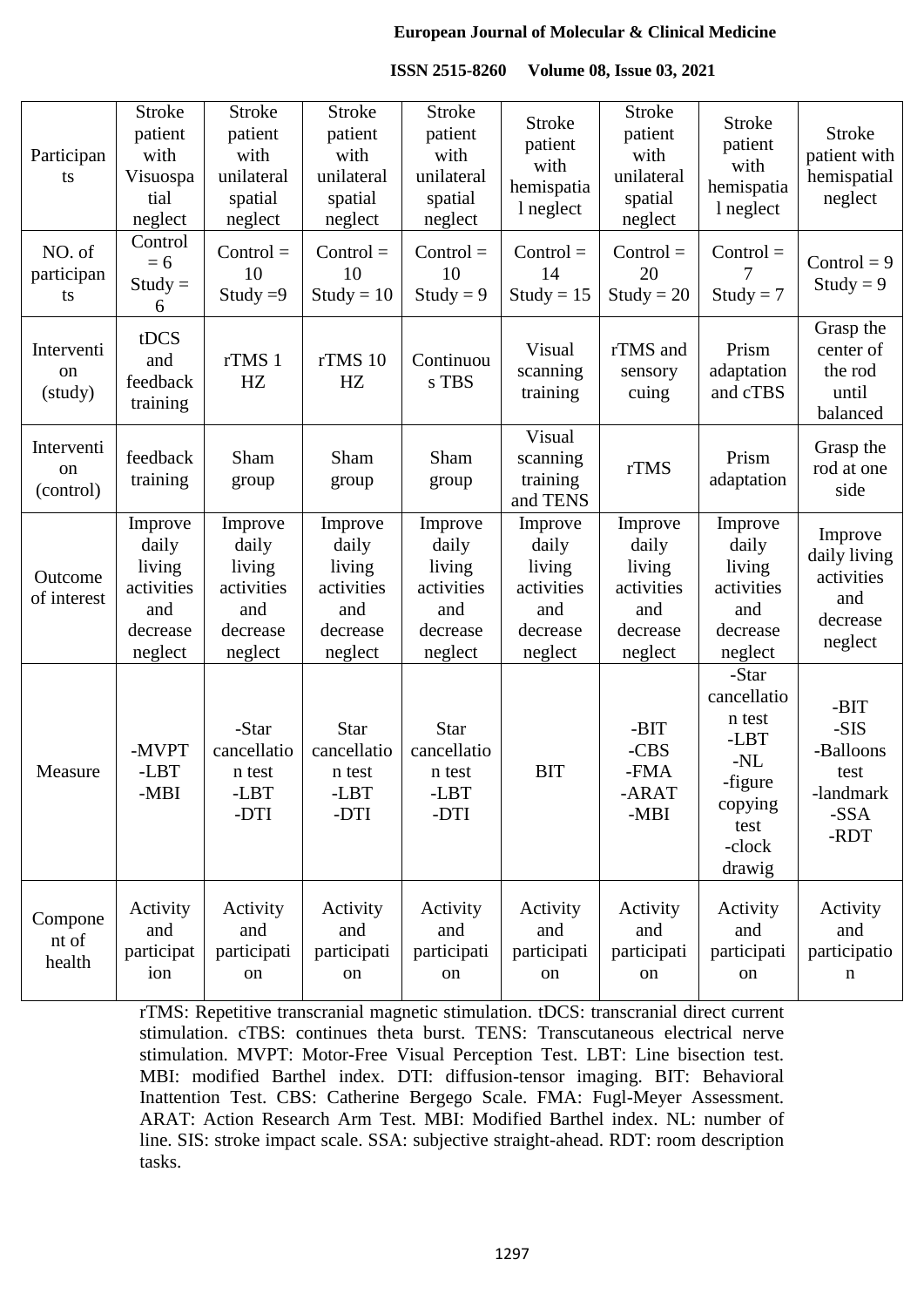# **Qualitative analysis**

# **Participants**

The sample size ranged from 12 to 40. There were a total of 171 patients participating across the six RCTs, diagnosed with hemispatial neglect after stroke, including both genders.

## **Interventions**

The study versus the control groups in six of the included RCTs received traditional sessions of physiotherapy addition to top-down and non-invasive approaches.

# **Outcome measures**

In the reviewed studies, patients were tested using Behavioral Inattention Test, line bisection and star cancellation tests to monitor the recovery of hemispatial neglect.

## **Quality of the included studies and level of evidence**

The methodological quality of included six studies is presented in Table 2. The quality of the studies is good with a mean PEDro score (range 6 to 8). The six included studies had similar groups at baseline, analyzed the between-group difference.

**Table 2.** methodology assessment of studies according to the Physiotherapy Evidence

Database (PEDro) scale

| Criteria                                  | Bang et<br>al.,<br>(2015) | Yang et<br>al.,<br>(2015) | Seniów et<br>al., $(2016)$ | Yang et<br>al., $(2017)$ | Vatanparasti<br>et al.,<br>(2019) | Rossit et<br>al., (2019) |
|-------------------------------------------|---------------------------|---------------------------|----------------------------|--------------------------|-----------------------------------|--------------------------|
| 1-specific eligibility<br>criteria*       | Yes                       | yes                       | yes                        | Yes                      | yes                               | Yes                      |
| 2- Random allocation<br>of participant    | Yes                       | yes                       | yes                        | Yes                      | yes                               | Yes                      |
| 3-concealed allocation                    | <b>No</b>                 | <b>No</b>                 | <b>No</b>                  | Yes                      | <b>No</b>                         | <b>No</b>                |
| 4-similar prognosis at<br>baseline        | Yes                       | Yes                       | Yes                        | Yes                      | Yes                               | Yes                      |
| 5- blinded participants                   | N <sub>o</sub>            | Yes                       | Yes                        | Yes                      | Yes                               | Yes                      |
| 6- blinded therapist                      | N <sub>o</sub>            | <b>No</b>                 | Yes                        | <b>No</b>                | <b>No</b>                         | <b>No</b>                |
| 7- blinded assessor                       | <b>No</b>                 | <b>No</b>                 | N <sub>o</sub>             | N <sub>o</sub>           | N <sub>o</sub>                    | N <sub>o</sub>           |
| 8- more than 85%<br>follow-upfor at least | Yes                       | Yes                       | Yes                        | Yes                      | Yes                               | Yes                      |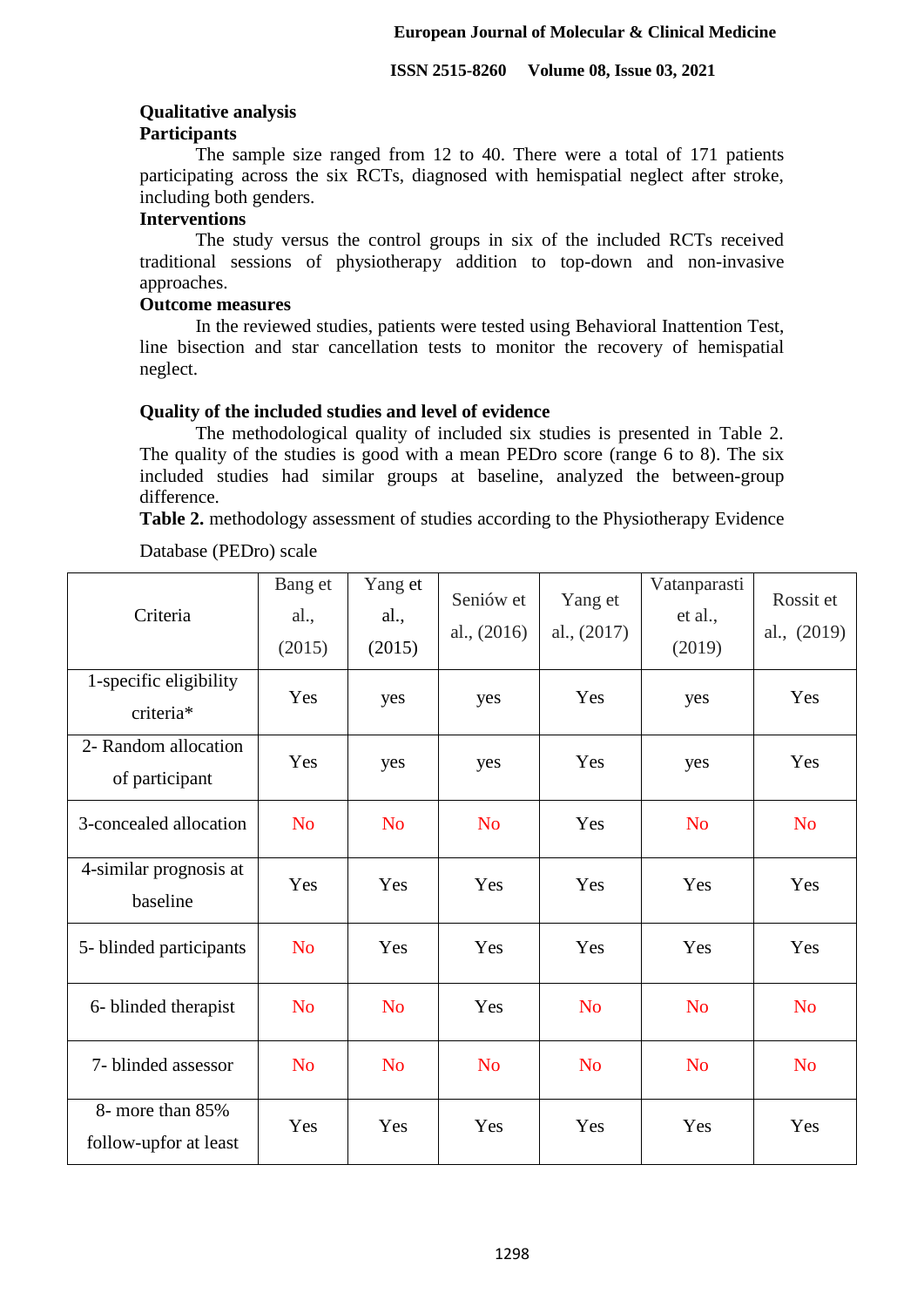| one key outcome                                                              |      |      |      |      |        |                |
|------------------------------------------------------------------------------|------|------|------|------|--------|----------------|
| 9-intention to treat<br>analysis                                             | Yes  | Yes  | Yes  | Yes  | Yes    | N <sub>o</sub> |
| 10- between group<br>statistical analysis for<br>at least one key<br>outcome | Yes  | Yes  | Yes  | Yes  | Yes    | Yes            |
| 11- point estimates of<br>variability for at least<br>one key outcome        | Yes  | Yes  | Yes  | Yes  | Yes    | Yes            |
| Total PEDro score (<br>$\Lambda(0)$                                          | 6    | 7    | 8    | 8    | $\tau$ | 6              |
| Quality                                                                      | Good | Good | Good | Good | Good   | Good           |

#### **ISSN 2515-8260 Volume 08, Issue 03, 2021**

\*Item 1 does not contribute to the total score

## **Evidence of top-down and non-invasive approaches**

The result of the 6 reviewed trials (Bang et al., 2015, Yang et al., 2015, Seniów et al., 2016, Yang et al., 2017, Vatanparasti et al., 2019 and Rossit et al., 2019) **[11-16]** which investigated the effects top-down and non-invasive approaches for hemispatial patient after stroke are summarized in table 3.

**Table 3.** Summaries means of study groups and control groups and the difference between this means.

|                                         | <b>Bang et</b><br>al., $(2015)$                                     | Yang et al., (2015)                                                                                                        | Seniów et<br>al., $(2016)$                                                                  | Yang et al.,<br>(2017)                                                                  | <b>Vatanparasti</b><br>et al., $(2019)$                                                                                              | Rossit et al.,<br>(2019)                                                                |
|-----------------------------------------|---------------------------------------------------------------------|----------------------------------------------------------------------------------------------------------------------------|---------------------------------------------------------------------------------------------|-----------------------------------------------------------------------------------------|--------------------------------------------------------------------------------------------------------------------------------------|-----------------------------------------------------------------------------------------|
| <b>Outcome</b>                          | Improve<br>daily living<br>activities<br>and<br>decrease<br>neglect | Improve daily living<br>activities and decrease<br>neglect                                                                 | Improve<br>daily living<br>activities<br>and<br>decrease<br>neglect                         | Improve<br>daily living<br>activities<br>and<br>decrease<br>neglect                     | Improve daily<br>living<br>activities and<br>decrease<br>neglect                                                                     | Improve daily<br>living<br>activities and<br>decrease<br>neglect                        |
| <b>Means of</b><br>the control<br>group | line<br>bisection<br><b>Test</b><br>$Pre = 10.3$<br>$Post = 5.9$    | <b>Star cancellation test</b><br>$Pre = 51.65$<br>$Post = 49.28$<br>line bisection Test<br>$Pre = 61.39$<br>$Post = 53.09$ | <b>Behavioral</b><br><b>Inattention</b><br><b>Test</b><br>$Pre = 76.4$<br>$Post =$<br>107.4 | <b>Behavioral</b><br><b>Inattention</b><br><b>Test</b><br>$Pre = 56.0$<br>$Post = 88.2$ | <b>Star</b><br>cancellation<br>test<br>$Pre = 16.4$<br>$Post = 2.4$<br>line bisection<br><b>Test</b><br>$Pre = 27.6$<br>$Post = 5.6$ | <b>Behavioral</b><br><b>Inattention</b><br><b>Test</b><br>$Pre = 86.0$<br>$Post = 94.9$ |
| <b>Means</b> of                         | line                                                                | <b>Star cancellation test</b>                                                                                              | <b>Behavioral</b>                                                                           | <b>Behavioral</b>                                                                       | <b>Star</b>                                                                                                                          | <b>Behavioral</b>                                                                       |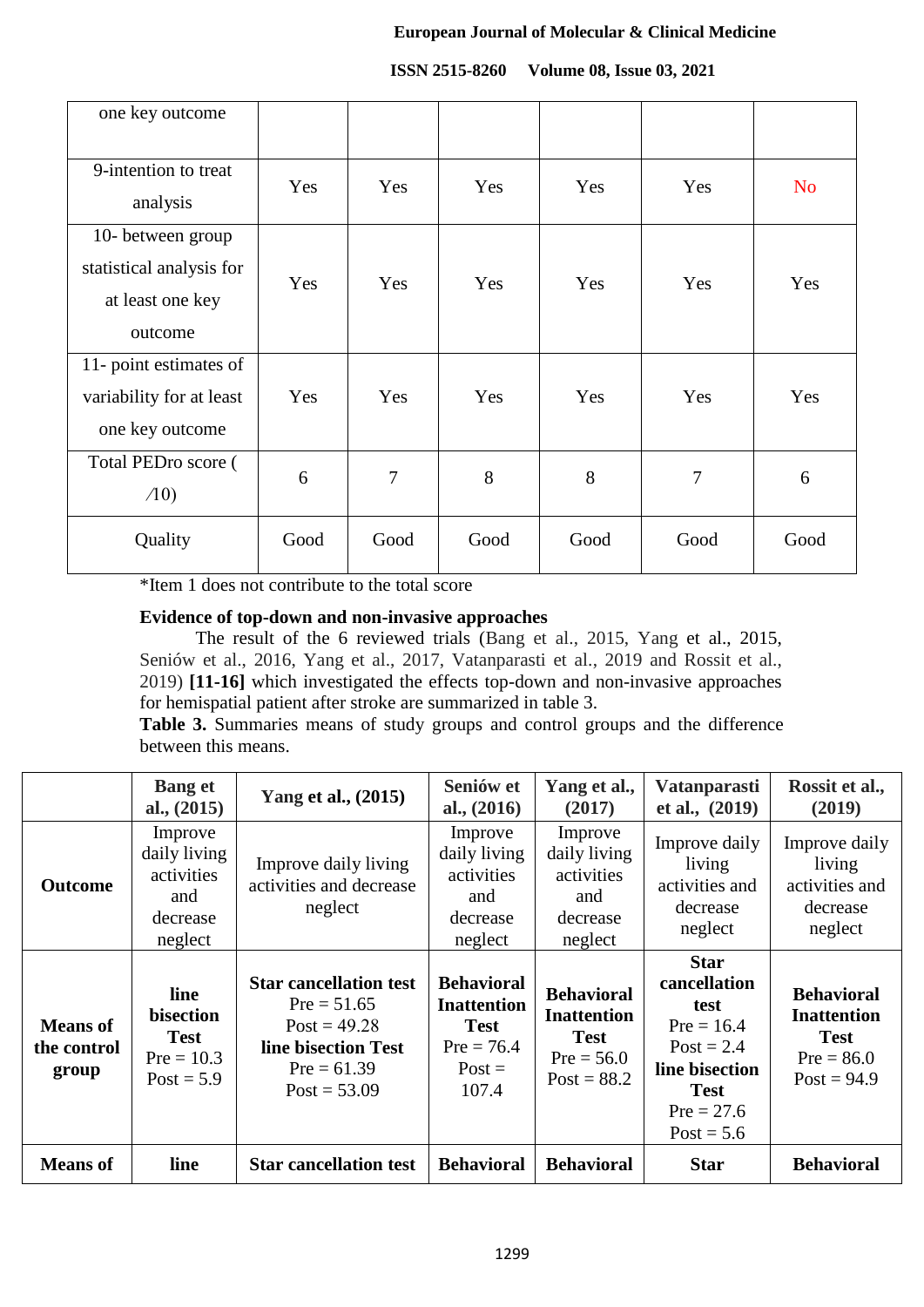| the study         | bisection                        |                               | pre                                     | Post                    | <b>Inattention</b>                      | <b>Inattention</b>                      | cancellation                   | <b>Inattention</b>                      |
|-------------------|----------------------------------|-------------------------------|-----------------------------------------|-------------------------|-----------------------------------------|-----------------------------------------|--------------------------------|-----------------------------------------|
| group             | <b>Test</b><br>$Pre = 11.3$      | 1 HZ<br>rTMS                  | 52.85                                   | 27.49                   | <b>Test</b><br>$Pre = 76.7$             | <b>Test</b><br>$Pre = 59.0$             | test<br>$Pre = 21.5$           | <b>Test</b><br>$Pre = 97.1$             |
|                   | $Post = 5.37$                    | <b>10 HZ</b><br>rTMS          | 53.14                                   | 29.01                   | $Post =$<br>116.7                       | $Post = 99.6$                           | $Post = .5$<br>line bisection  | Post = $123.5$                          |
|                   |                                  | <b>cTBS</b>                   | 53.38                                   | 16.54                   |                                         |                                         | <b>Test</b><br>$Pre = 33.7$    |                                         |
|                   |                                  |                               | line bisection Test                     |                         |                                         |                                         | $Post = 6.7$                   |                                         |
|                   |                                  |                               | pre                                     | post                    |                                         |                                         |                                |                                         |
|                   |                                  | 1 HZ<br>rTMS                  | 60.87                                   | 30.02                   |                                         |                                         |                                |                                         |
|                   |                                  | <b>10 HZ</b><br><b>rTMS</b>   | 63.59                                   | 32.20                   |                                         |                                         |                                |                                         |
|                   |                                  | <b>cTBS</b>                   | 59.71                                   | 28.75                   |                                         |                                         |                                |                                         |
|                   | line<br>bisection<br><b>Test</b> | <b>Star cancellation test</b> |                                         |                         |                                         |                                         | <b>Star</b>                    |                                         |
|                   |                                  | <b>Control</b>                |                                         | $-2.37$                 |                                         | <b>Behavioral</b><br><b>Inattention</b> | cancellation                   |                                         |
|                   |                                  | 1 HZ<br>rTMS                  |                                         | $-25.36$                |                                         |                                         | test<br>control group<br>$-14$ |                                         |
|                   |                                  | <b>10 HZ</b><br><b>rTMS</b>   |                                         | $-24.13$                | <b>Behavioral</b><br><b>Inattention</b> |                                         |                                | <b>Behavioral</b><br><b>Inattention</b> |
| <b>Difference</b> | control<br><b>cTBS</b>           |                               |                                         | $-36.84$                | <b>Test</b>                             | <b>Test</b><br>control                  | study $group =$                | <b>Test</b>                             |
| between           | $group = -$<br>4.4               | line bisection Test           |                                         | control<br>$group = 31$ | $group =$                               | $-21$<br>line bisection                 | control group<br>$= 8.9$       |                                         |
| means             | study                            | control                       |                                         | $-8.3$                  | study group                             | 32.2<br>study group                     | <b>Test</b>                    | study $\text{group} =$                  |
|                   | $group = -$<br>5.93              | 1 HZ<br><b>rTMS</b>           |                                         | $-30.85$                | $=40$                                   | $= 40.6$                                | control group                  | 26.4                                    |
|                   |                                  |                               | <b>10 HZ</b><br>$-31.39$<br><b>rTMS</b> |                         |                                         |                                         | $-22$<br>study $group =$       |                                         |
|                   |                                  | <b>cTBS</b>                   |                                         | $-30.96$                |                                         |                                         | $-27$                          |                                         |

#### **Statistical analysis:**

Six trials (Bang et al., (2015), Yang et al., (2015), Seniów et al., (2016), Yang et al., (2017), Vatanparasti et al., (2019) and Rossit et al., (2019)) **[11-16]** have homogeneity in all four components (participants, intervention, outcome and outcome measures) so three meta-analyses were performed and these meta-analysis favors the use of top-down and non-invasive approaches for hemispatial patient after stroke.

## **Description and Interpretation of Forest plot:**

The Forest plot is composed of (from left to right):

- 1) The names of the studies arranged by publication year.
- 2) The data of the treatment and control groups including mean, SD and number of cases in each group.
- 3) The weight of each study as a % of the total of the meta-analysis (100%).
- 4) The difference in mean between the 2 groups + the 95%CI of the difference.
- 5) The publication year again.
- 6) On the right side, there is a figure showing the same above results. Each study is represented by a square (its size = study weight, and its center is opposite to the mean"s difference) on a straight line (representing the 95%CI of the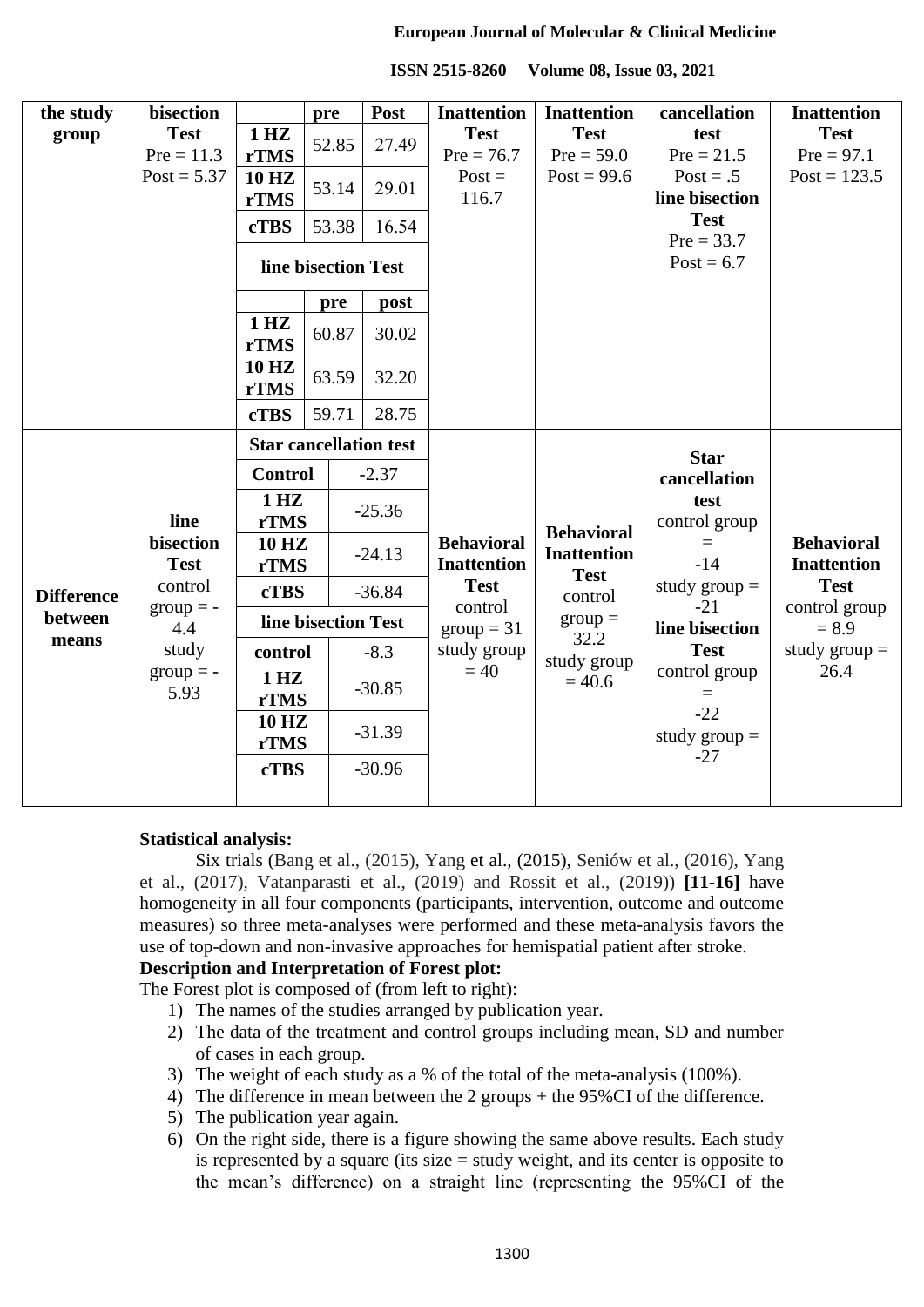mean"s difference). The final results of the meta-analysis is represented by the black diamond (its center is the mean"s difference across all studies and the tips are the 95%CI of the mean"s difference across all studies).

- 7) The line in the middle of the graph is opposite the 0 value and it is called the equator line which means no difference between the groups. If the lines of any study and/or the diamond touch it, this means that there is no statistical difference between the 2 groups.
- 8) The last 2 lines written in the plot are for the heterogeneity represented by  $I^2$ statistic as a % and a p value. When the p value is  $< 0.05$ , then heterogeneity is considerable across the studies and we should take the results cautiously. The  $2<sup>nd</sup>$  line is the p value of the overall results (that are represented by the diamond in the graph). This is represented by Z value and p value. When the p value is < 0.05, this means that the overall result is statistically significant.
- 9) Forest plots were done using Review Manager (RevMan) [Computer program]. Version 5.3. Copenhagen: The Nordic Cochrane Centre, The Cochrane Collaboration, 2014.

## **Stat analysis:**

We analyzed data from the included studies using Review Manager (RevMan – version 5.4, The Nordic Cochrane Center, The Cochrane Collaboration, Copenhagen, Denmark). A formal meta-analysis was conducted for all outcomes if the data were sufficient. We expressed pooled continuous effect measures was expressed as the mean difference (MD) with 95%CI. We explored and quantified between-study statistical heterogeneity using the  $I^2$  test. By default, we used the fixed effect model in all analyses. If heterogeneity was statistically significant ( $p < 0.05$ ) or  $I^2$  was  $> 50\%$ , we used the Der Simonian and Laird random-effects model instead (Der Simonian and Laird, 1986). Publication bias could not be assessed due to the few number of included studies.

|                                                                                                    |            | <b>Experimental</b> |    |                   | <b>Mean Difference</b><br>Control |     |                     | <b>Mean Difference</b>                   |                    |
|----------------------------------------------------------------------------------------------------|------------|---------------------|----|-------------------|-----------------------------------|-----|---------------------|------------------------------------------|--------------------|
| <b>Study or Subgroup</b>                                                                           | Mean       | SD                  |    | <b>Total Mean</b> | SD                                |     | <b>Total Weight</b> | IV, Random, 95% CI                       | IV, Random, 95% CI |
| Vatanparasti et al., 2019                                                                          | 0.5        | -1.5                |    | 2.4               | 4                                 |     | 25.3%               | $-1.90$ [ $-5.06$ , $1.26$ ]             | -0                 |
| Yang et al., 2015a                                                                                 | 27.49 5.76 |                     |    | 9 49.28 5.41      |                                   | 10. |                     | 24.8% - 21.79 [-26.83, -16.75]           |                    |
| Yang et al., 2015b                                                                                 | 29.01 5.57 |                     |    | 10 49.28 5.41     |                                   |     |                     | 10 24.9% -20.27 [-25.08, -15.46]         |                    |
| Yang et al., 2015c                                                                                 | 16.54 5.15 |                     |    | 9 49.28 5.41      |                                   | 10. |                     | 24.9% -32.74 [-37.49, -27.99]            |                    |
| <b>Total (95% CI)</b>                                                                              |            |                     | 35 |                   |                                   |     | 37 100.0%           | $-19.11$ [ $-33.47$ , $-4.74$ ]          |                    |
| Heterogeneity: Tau <sup>2</sup> = 209.50; Chi <sup>2</sup> = 130.97, df = 3 (P < 0.00001); P = 98% |            |                     |    |                   |                                   |     |                     | 20<br>-20<br>10                          |                    |
| Test for overall effect: $Z = 2.61$ (P = 0.009)                                                    |            |                     |    |                   |                                   |     |                     | Favours lexperimentall Favours lcontroll |                    |

**Figure 2:** Comparison between intervention and control, outcome: 1.1 Behavioral Inattention Test (Star cancellation Test)-Non-invasive techniques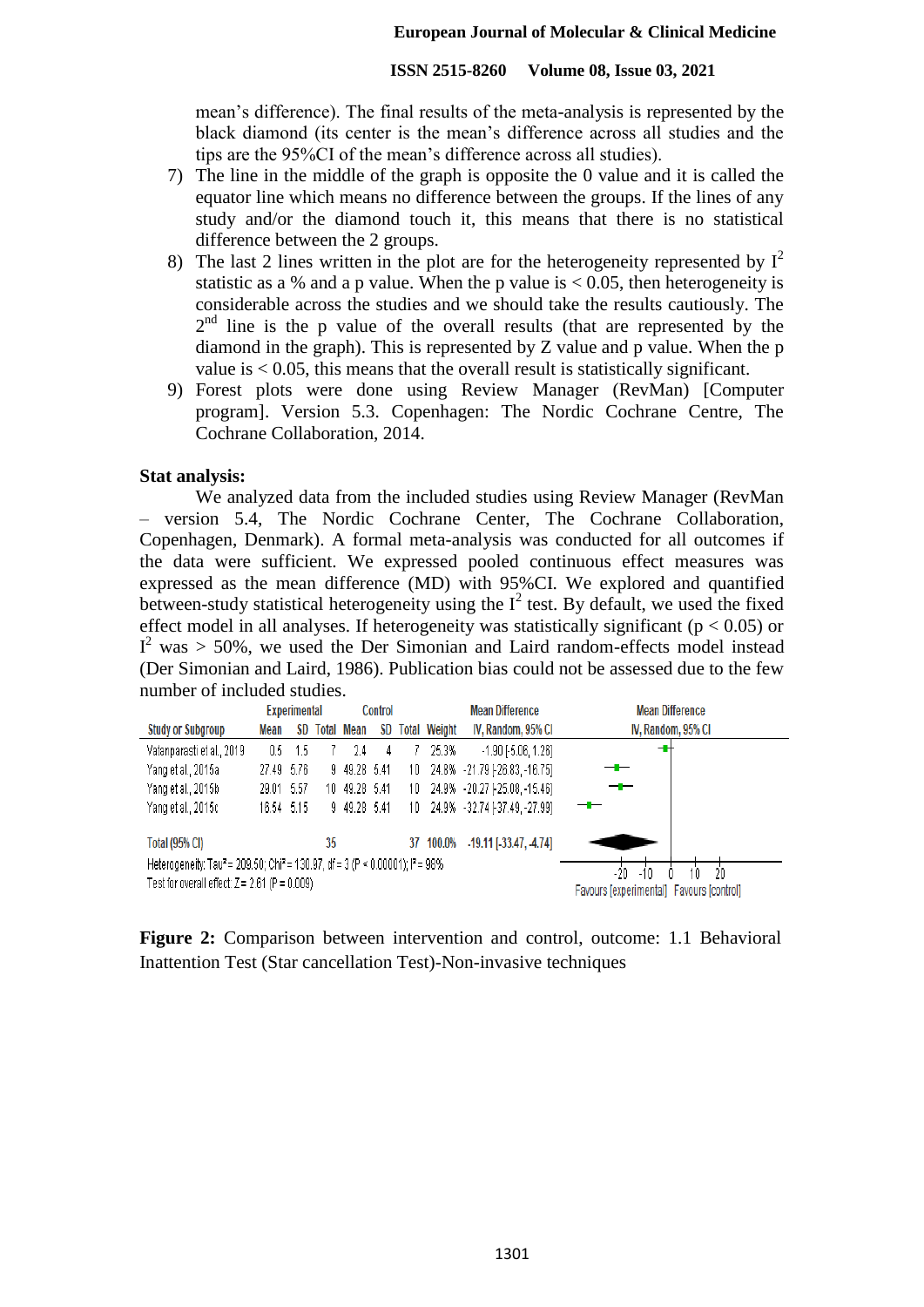| ISSN 2515-8260 Volume 08, Issue 03, 2021 |  |  |  |
|------------------------------------------|--|--|--|
|------------------------------------------|--|--|--|



**Figure 3:** Comparison between intervention and control, outcome: 1.2 Behavioral Inattention Test (line bisection Test) Non-invasive techniques

|                                                                                                                                                                |       | <b>Experimental</b> |    |               | Control |    |           | <b>Mean Difference</b>                                                 | <b>Mean Difference</b> |
|----------------------------------------------------------------------------------------------------------------------------------------------------------------|-------|---------------------|----|---------------|---------|----|-----------|------------------------------------------------------------------------|------------------------|
| <b>Study or Subgroup</b>                                                                                                                                       | Mean  |                     |    | SD Total Mean |         |    |           | SD Total Weight IV, Random, 95% CI                                     | IV, Random, 95% CI     |
| Rossitet al., 2019                                                                                                                                             | 123.5 | 4                   | 9  | 94.9          | 14      | 9. |           | 35.5% 28.60 [19.09, 38.11]                                             | -1-                    |
| Yang et al., 2017                                                                                                                                              | 99.6  | 33                  | 20 | 88.2 28.7     |         |    |           | 20 24.0% 11.40 [-7.77, 30.57]                                          |                        |
| Seniów et al., 2016                                                                                                                                            | 116.7 | 6.1                 |    | 15 107.4      | -6.3    | 14 | 40.5%     | 9.30 [4.78, 13.82]                                                     |                        |
| <b>Total (95% CI)</b>                                                                                                                                          |       |                     | 44 |               |         |    | 43 100.0% | 16.66 [2.35, 30.98]                                                    |                        |
| Heterogeneity: Tau <sup>2</sup> = 126.61; Chi <sup>2</sup> = 12.92, df = 2 (P = 0.002); l <sup>2</sup> = 85%<br>Test for overall effect: $Z = 2.28$ (P = 0.02) |       |                     |    |               |         |    |           | $-100$<br>100<br>-50<br>50<br>Favours [experimental] Favours [control] |                        |

**Figure 4:** Comparison between intervention and control, outcome: 1.3 Behavioral Inattention Test (total) - Top-Down techniques

#### **Discussion**

The aim of the current review was to determine the effect of non-invasive approaches on line bisection and star cancellation, and also the effect of top-down on BIT score in hemispatial neglect patients after stroke. The analysis covers studies conducted between 2013 and 2021 searched using physiotherapy evidence base (PEDRo), google scholar and Cochrane database that most likely contain a large number of papers published annually. The current systematic review analyzed six randomized controlled trials, applying strict inclusion criteria. All trails satisfied at least six PEDro-scale criteria. Six studies, including Bang et al. (2015), Yang et al. (2015), Seniów et al. (2016), Yang et al. (2017), Vatanparasti et al. (2019) and Rossit et al. (2019) underwent meta-analysis **[11-16].**

The scoring of each study of the six studies with the PEDro scale is 6, 7 or 8 after collecting data. The higher the number of scores of factors measuring the study"s efficiency, the greater the study"s efficiency. The research design of the six studies is randomized controlled trials with evidence level two; patients involved in the six studies were hemispatial neglect after stroke.

The results of the current study revealed that non-invasive approach is favorable in improvement of star cancellation and line bisection in patients with hemispatial neglect, but more favorable for star cancellation improvement. This results are consistent with **Song et al. (2009), Lim et al. (2010) [17-18].**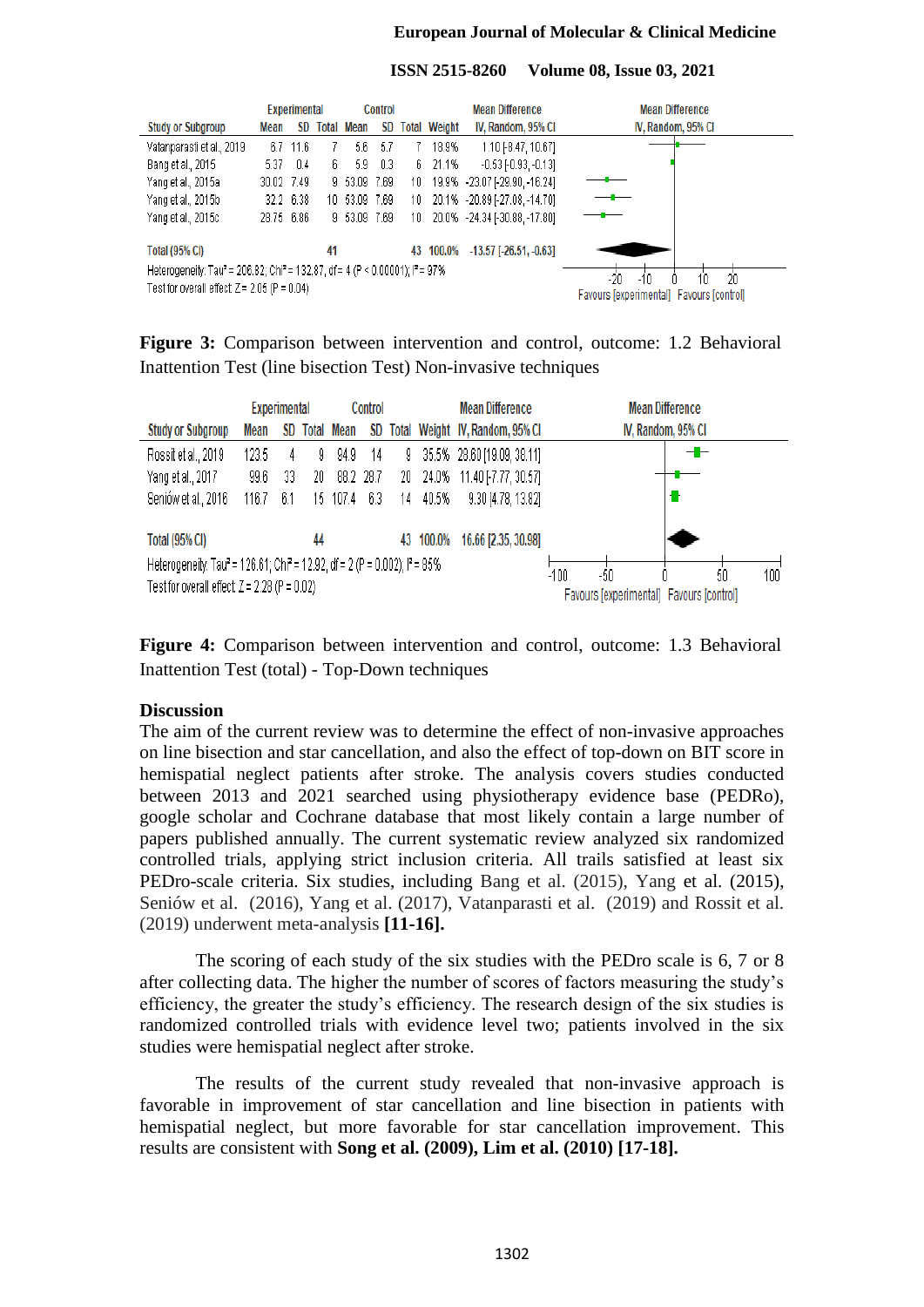#### **ISSN 2515-8260 Volume 08, Issue 03, 2021**

Noninvasive brain stimulation techniques have previously been shown in proof of concept experiments to enhance unilateral spatial attention by modulating cortical excitability. **[19].**

After repeated magnetic stimulation, rTMS was a non-invasive application of an electrical field beyond the cranium that induced depolarization of nerve cells in the cerebral cortex and changed the excitability. **[20].** Several research on the impact of repeated transcranial magnetic stimulation (rTMS) on brain activity and unilateral spatial neglect have been published. The cTBS protocol lowered excitability in the non-affected hemisphere, resulting in a rebalancing of hemisphere excitability **[21]. Sparing et al. (2009) [22]** mentioned that Both the inhibitory action of cathodal tDCS applied over the unlesioned posterior parietal cortex (PPC) and the facilitatory effect of anodal tDCS applied over the lesioned PPC decreased symptoms of visuospatial neglect.

The results of the current study revealed that top-down approach is not favorable than control groups in improvement of BIT score in patients with hemispatial neglect. This results are consistent with **Harvey et al. (2003) [23]**; they concluded that visuo-motor training failed to find improvement on the BIT. However, **Katz et al. (2005) [24]** concluded that Virtual reality preparation can be a helpful rehabilitation tool for stroke survivors with unilateral spatial neglect.

## **Conclusion**:

Our results from this analysis concluded that there is a strong evidence of using noninvasive approach is improving star cancellation and line bisection in hemispatial neglect patients and so we recommend this treatment approach for the clinical decision making by the physical therapists. However, further studies are needed to be able to decide if top-down are effective in improvement of BIT in hemispatial neglect patients or not.

## **Scientific Responsibility Statement**

The authors declare that they are responsible for the article"s scientific content including study design, data collection, analysis and interpretation, writing, some of the main line, or all of the preparation and scientific review of the contents and approval of the final version of the article.

#### **Animal and human rights statement**

All procedures performed in this study were in accordance with the ethical standards of the institutional and/or national research committee and with the 1964 Helsinki declaration and its later amendments or comparable ethical standards. No animal or human studies were carried out by the authors for this article.

# **Funding:** None

# **Conflict of interest**

None of the authors received any type of financial support that could be considered potential conflict of interest regarding the manuscript or its submission.

#### **References**

- 1. Radomski MV, Latham CA, editors. Occupational therapy for physical dysfunction. Lippincott Williams & Wilkins; 2008.
- 2. O'Sullivan SB, Schmitz TJ, Fulk G. Physical rehabilitation. FA Davis; 2019 Jan 25.
- 3. Nakamura J, Kita Y, Ikuno K, Kojima K, Okada Y, Shomoto K. Influence of the stimulus parameters of galvanic vestibular stimulation on unilateral spatial neglect. Neuroreport. 2015 May 27;26(8):462-6.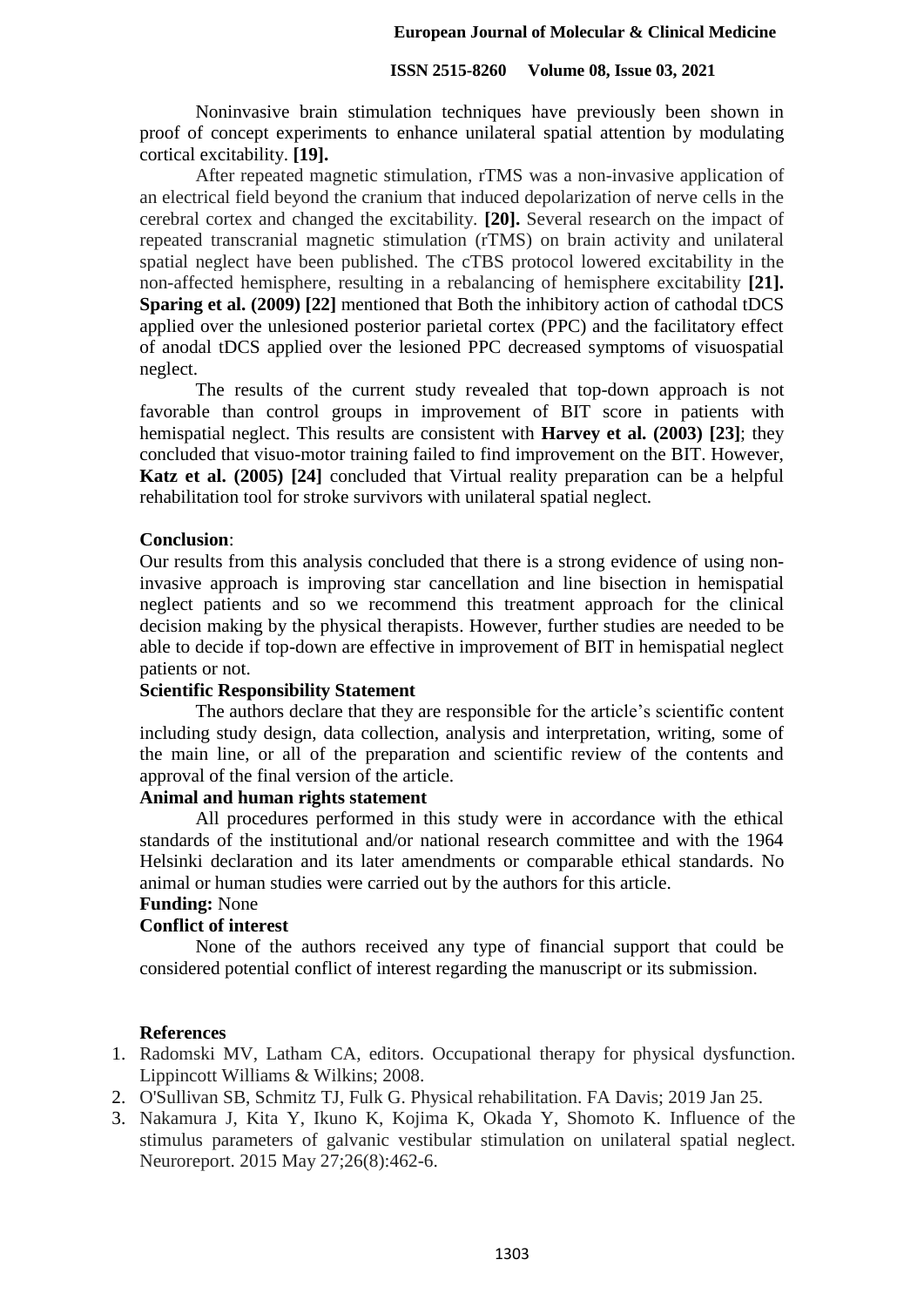- 4. Raffin E, Hummel FC. Restoring motor functions after stroke: multiple approaches and opportunities. The Neuroscientist. 2018 Aug;24(4):400-16.
- 5. Azouvi P, Jacquin-Courtois S, Luauté J. Rehabilitation of unilateral neglect: Evidencebased medicine. Annals of physical and rehabilitation medicine. 2017 Jun 1;60(3):191- 7.
- 6. Veldema J, Bösl K, Neumann G, Verheyden G, Nowak DA. Noninvasive brain stimulation in rehabilitation of hemispatial neglect after stroke. CNS spectrums. 2020 Feb;25(1):38-49.
- 7. Moher D, Liberati A, Tetzlaff J, Altman DG, PRISMA Group. Preferred reporting items for systematic reviews and meta-analyses: the PRISMA statement. Ann Intern Med. 2009; 151(4):264-9.
- 8. Liberati A, Altman DG, Tetzlaff J, Mulrow C, Gøtzsche PC, Ioannidis JP, Clarke M, Devereaux PJ, Kleijnen J, Moher D. The PRISMA statement for reporting systematic reviews and meta-analyses of studies that evaluate health care interventions: explanation and elaboration. Journal of clinical epidemiology. 2009 Oct 1;62(10):e1- 34.
- 9. Maher CG, Sherrington C, Herbert RD, Moseley AM, Elkins M. Reliability of the PEDro scale for rating quality of randomized controlled trials. PhysTher. 2003; 83(8):713-21.
- 10. Sackett DL, Straus SE, Richardson WS, Rosenberg W, Brian Haynes R. Evidencebased medicine. How to practice and teach EBM, 2nd ed. Edinburgh: Churchill Livingstone; 2000. p. 1071-4.
- 11. Bang DH, Bong SY. Effect of combination of transcranial direct current stimulation and feedback training on visuospatial neglect in patients with subacute stroke: a pilot randomized controlled trial. Journal of Physical Therapy Science. 2015;27(9):2759-61.
- 12. Yang W, Liu TT, Song XB, Zhang Y, Li ZH, Cui ZH, Hao Q, Liu HL, Lei CL, Liu J. Comparison of different stimulation parameters of repetitive transcranial magnetic stimulation for unilateral spatial neglect in stroke patients. Journal of the Neurological Sciences. 2015 Dec 15;359(1-2):219-25.
- 13. Seniów J, Polanowska K, Leśniak M, Członkowska A. Adding transcutaneous electrical nerve stimulation to visual scanning training does not enhance treatment effect on hemispatial neglect: a randomized, controlled, double-blind study. Topics in stroke rehabilitation. 2016 Aug 17;23(6):377-83.
- 14. Yang NY, Fong KN, Li-Tsang CW, Zhou D. Effects of repetitive transcranial magnetic stimulation combined with sensory cueing on unilateral neglect in subacute patients with right hemispheric stroke: a randomized controlled study. Clinical rehabilitation. 2017 Sep;31(9):1154-63.
- 15. Vatanparasti S, Kazemnejad A, Yoonessi A, Oveisgharan S. The effect of continuous theta-burst transcranial magnetic stimulation combined with prism adaptation on the neglect recovery in stroke patients. Journal of Stroke and Cerebrovascular Diseases. 2019 Nov 1;28(11):104296.
- 16. Rossit S, Benwell CS, Szymanek L, Learmonth G, McKernan-Ward L, Corrigan E, Muir K, Reeves I, Duncan G, Birschel P, Roberts M. Efficacy of home-based visuomotor feedback training in stroke patients with chronic hemispatial neglect. Neuropsychological rehabilitation. 2019 Feb 7;29(2):251-72.
- 17. Song W, Du B, Xu Q, Hu J, Wang M, Luo Y. Low-frequency transcranial magnetic stimulation for visual spatial neglect: a pilot study. Journal of Rehabilitation Medicine. 2009 Feb 5;41(3):162-5.
- 18. Lim JY, Kang EK, Paik NJ. Repetitive transcranial magnetic stimulation for hemispatial neglect in patients after stroke: an open-label pilot study. Journal of rehabilitation medicine. 2010 May 1;42(5):447-52.